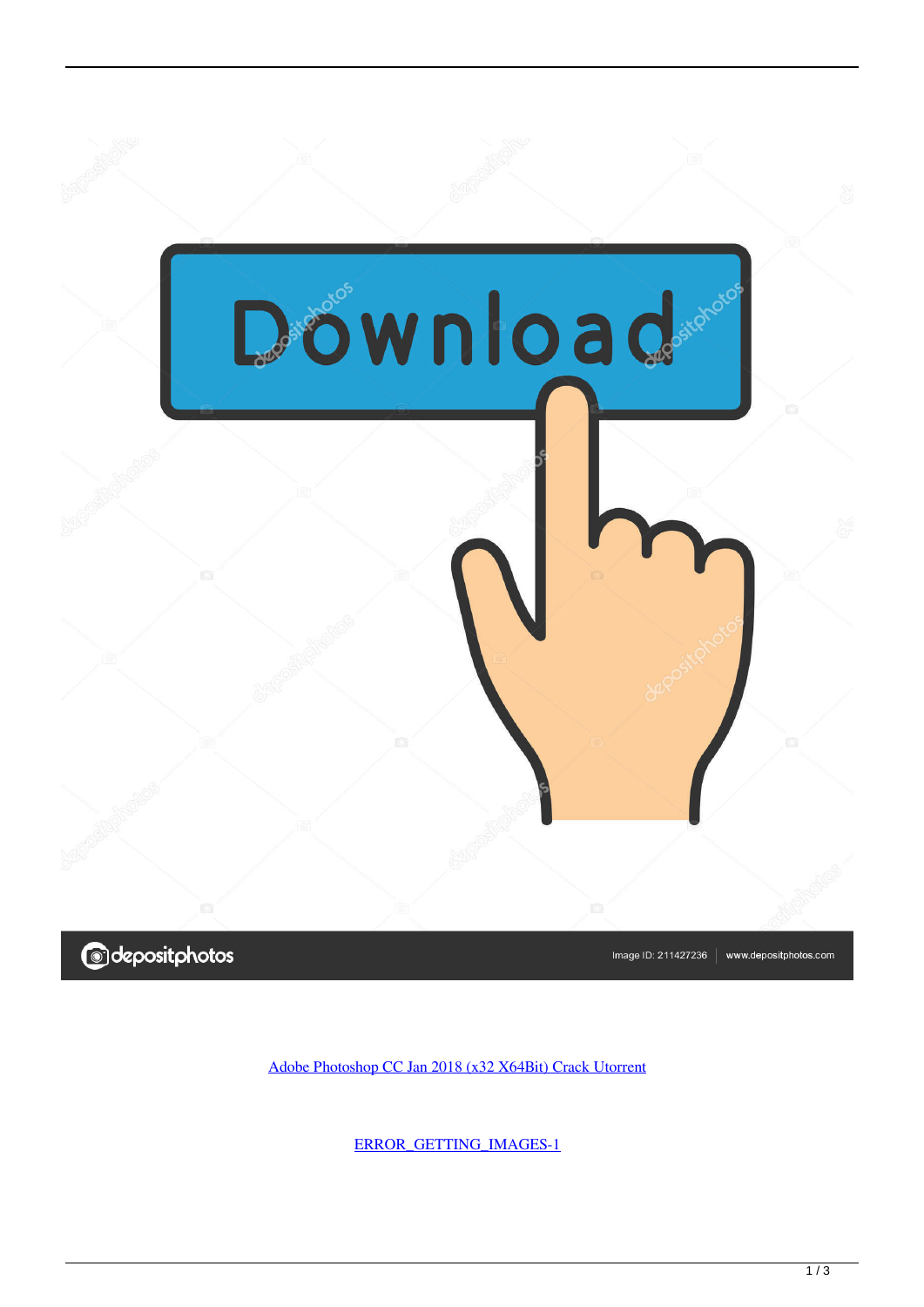## [Adobe Photoshop CC Jan 2018 \(x32 X64Bit\) Crack Utorrent](http://bytlly.com/17xgox)



**@depositphotos** 

Image ID: 211427236 www.depositphotos.com